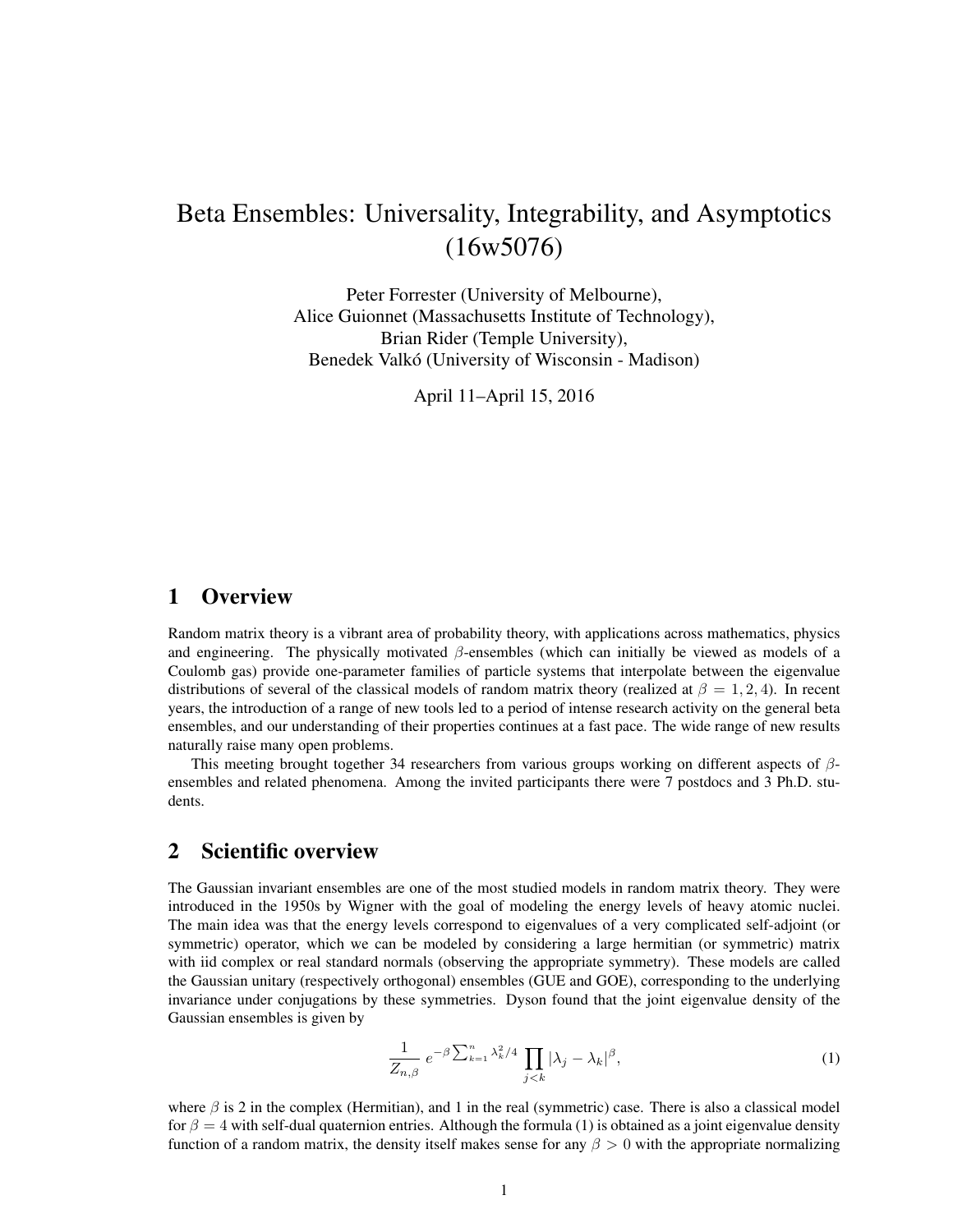constant Zn,β. This family of distributions is called the Gaussian (or Hermite) β*-ensemble*. Note the structure of the density function: it contains a Vandermonde determinant raised to the power  $\beta$  and another component which can be thought of as a reference measure of iid normal distributions. It turns out that several other classical matrix models have joint eigenvalue densities with the same structure (Wishart, MANOVA, Haar unitary) for the special values  $\beta = 1, 2, 4$ . These models also have  $\beta$ -generalizations and so give rise to other beta-ensembles (e.g., the Laguerre, Jacobi, circular ensembles).

Dyson observed that these density functions can be thought of as a Boltzmann factor of a one-dimensional log-gas with logarithmic interaction and a certain background potential. The interaction corresponds to the Vandermonde term, while the background potential comes from the reference measure. Then the parameter  $\beta$ becomes the inverse temperature in the system. This observation lead to the study of  $\beta$ -ensembles using the methods of statistical mechanics. Several results about the classical  $\beta = 1, 2$  and 4 cases were first discovered via this method by treating the general  $\beta$  case. A comprehensive overview of the field is covered in the recent monograph [18].

Starting with the work of Dyson, Gaudin and Mehta in the 60s and 70s and then with the ground breaking results of Tracy and Widom in the 90s building on the work of the Kyoto group in the 80s, the classical  $\beta$ cases turned out to be exactly solvable. The asymptotic local behavior of the eigenvalues of the Gaussian (and other classical) invariant ensembles has been fully described. (See [1], [28], [18] for an overview of these results.) Moreover, many of the limiting objects were soon after understood to capture the scaling limits of other integrable systems from combinatorics and statistical physics, most famously of various models of random growth composing the KPZ universality class [31]. In the meantime, the picture for the general beta case remained unclear.

The 2002 paper of Dumitriu and Edelman [15] introduced a key new tool into the study of general  $\beta$ ensembles. There the authors showed that for any  $\beta > 0$  one can construct a family of symmetric random tridiagonal matrices with independent entries so that the joint eigenvalue density is exactly the Gaussian  $\beta$ ensemble (or  $\beta$ -Wishart/Laguerre ensemble). Similarly sparse structured matrix models were later found for the circular  $\beta$ -ensembles, including the Jacobi case [22].

Edelman and Sutton [17] then proposed that these tridiagonal models should be viewed as discretizations of random differential operators, and that the large dimensional limit of various local spectral statistics of the  $\beta$  ensembles could be obtained via the natural continuum limit of the given operator. This program was eventually carried out rigorously in [34], [32], [36], and [24]. The first two references provide random (Airy or Bessel type) differential operator descriptions of the "general β" Tracy-Widom edge distributions. The latter two gave (seemingly different) characterizations of the general  $\beta$  bulk process (for the Gaussian and circular ensemble respectively).

Importantly, these random operator and diffusion descriptions were novel even at the classical  $\beta = 1, 2$ , and 4 values of the parameter. Furthermore, they have found basic applications in problems where direct analytic methods had appeared insufficient. To name a few examples: the proof of (a corrected version of) Dyson's conjecture for the bulk spacing distribution [37], sharp tail asymptotics of the edge laws [14] and unified small deviation bounds [27], and the resolution of the limit of the principal component for real spiked covariance matrices [6, 7].

The promise of these new methods prompted the 2009 AIM meeting *Brownian motion and random matrices* (*http://aimath.org/pastworkshops/brownianrmt.html*) organized by two members from the present list along with Bálint Virág (University of Toronto). Several of the problems and ideas proposed at that meeting have been taken up and in some cases successfully resolved, yet many basic problems remain and new directions have opened. In part, the BIRS workshop provided an important opportunity to see just how far the field has come in these few years and offered a forum to discuss the key open problems.

# Recap of objectives

The main lines of proposed discussion for the BIRS workshop were the following.

#### 1. Universality

Spectacular progress has been made on the question of universality. That is, various of the general  $\beta$  limit distributions discovered via the random operator method have been proved to be universal for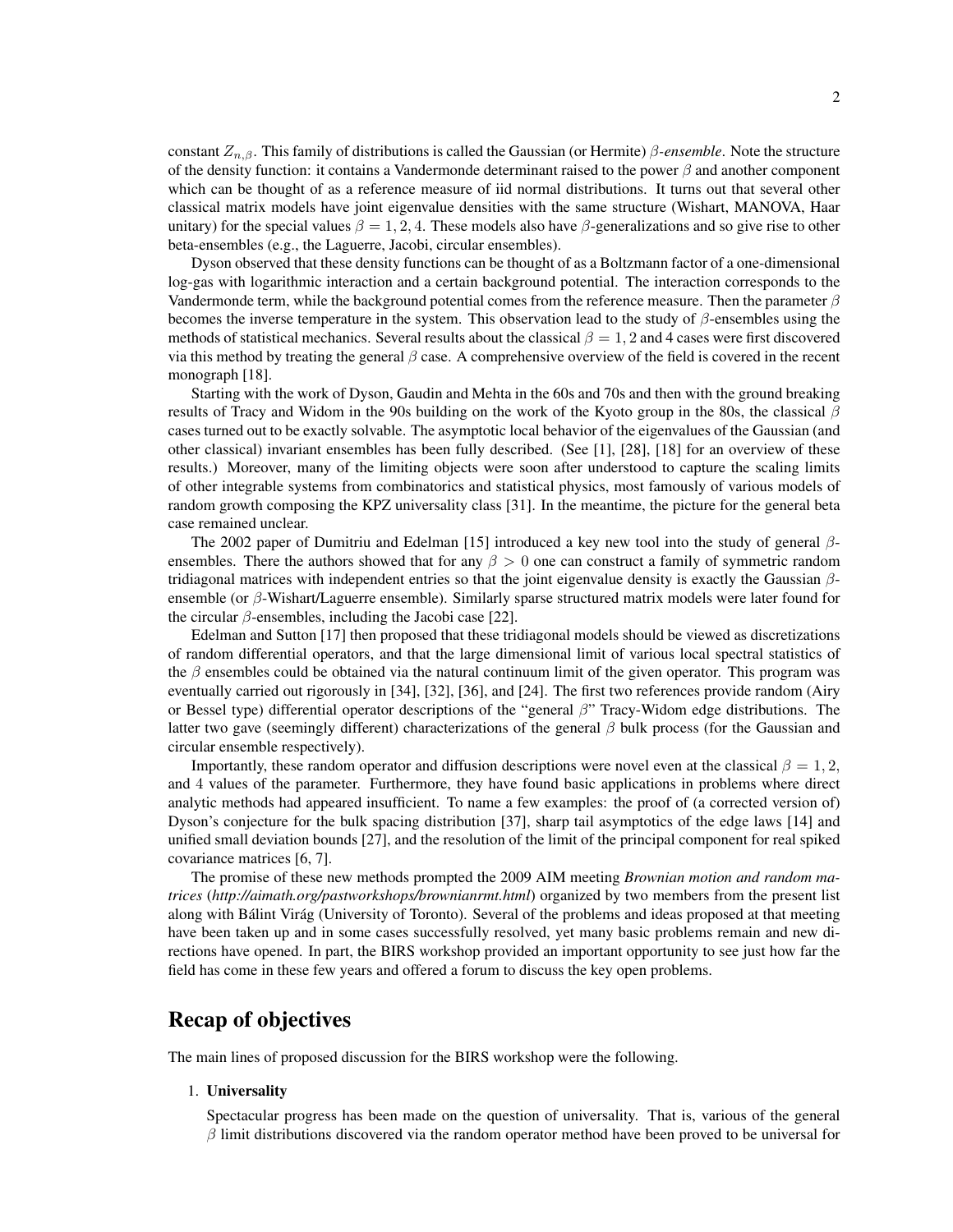a wide class of Coulomb gas models on the line (where the classical Gaussian weight is replaced by a generic potential). The method of Krishnapur-Rider-Virág pushes forward the operator approach [23], while the robust proofs of Bourgade-Erdős-Yau [4, 5] realize in part Dyson's original vision. The transportation of measure approach of Bekerman-Figalli-Guionnet [2] introduces yet additional techniques. Still, basic questions regarding universality remain. As just one example, one imagines the "higher-order" Tracy-Widom laws (which arise in the case of non-regular potentials and have as yet only been rigorously addressed for  $\beta = 2$  in [11]) have general  $\beta$  extensions, which are in turn

#### 2. Properties of the limit laws

universal in their context.

Currently, the limiting point processes of the general  $\beta$ -ensembles are described via their counting function using coupled systems of differential equations, or as the spectra of certain random differential operators. These characterizations can be used to study various asymptotic properties of these processes (e.g. central limit theorem for the number of points, large deviation estimates of various quantities). Again though, there are many basic questions which are unanswered. The connection between the determinantal and Pfaffian descriptions of the classical limit processes and the characterizations of the general  $\beta$  processes is far from understood. In a second direction, the infinite systems of interacting diffusions introduced by Osada [30] and collaborators offer another setting to study the qualitative properties of the local laws. Last, new work on high-order expansions of the general  $\beta$  partition function and moment functionals (see e.g. [10], [19]) can provide insight given the topological information carried by the allied expansions at the classical values of  $\beta$ .

#### 3. Integrable systems

Another deep question is whether the general beta limit laws share a link to integrable systems as is famously the case for many of the classical random matrix limit laws. On one hand, the operator approach provides new partial differential description of many of these distribution functions (simultaneously for all beta). Whether or not the well known Painlevé property at  $\beta = 1, 2, 4$  continues to hold is a tantalizing issue, while Rumanov has very recently made important progress in the case  $\beta = 6$  [35]. In an entirely different direction, the theory of "Integrable Probability", in particular as introduced through the Macdonald Processes of Borodin-Corwin [8], are now known to include certain families of  $\beta$ -Jacobi ensembles [9].

### 4. Numerics

Advances in software encompassing relevant special functions (such as multiple orthogonal polynomials and hypergeometric functions of matrix arguments) provide powerful new method for experimenting with beta ensemble distributions. Perhaps more importantly, the numerics have often guided new identities among these special functions (leading to exact finite dimensional formulas for certain beta function distributions) as well as introduced yet new sparse matrix models [13]. Finally, Edelman's method of "ghosts" [16] (with allied ideas appearing in the work of Forrester-Rains, see [20] for an application) offers the potential of a new algebraic framework in which to understand the beta ensembles.

## 3 Presentations

The workshop centered around 19 talks (of 50 minutes). Here we provide an overview of each, arranged loosely according to topic.

### 1. Operator limits

Again, one of the primary tools for identifying the distributional limits for the beta-ensemble eigenvalues rests on proving the matrix models themselves have continuum (random) operator limits. We had three talks relating to quite different aspects of progress along these lines.

José Ramírez spoke on the limiting smallest eigenvalue distributions (or hard edge laws) for sample covariance type matrices drawn from a spiked population [33]. Spiking here refers to a certain double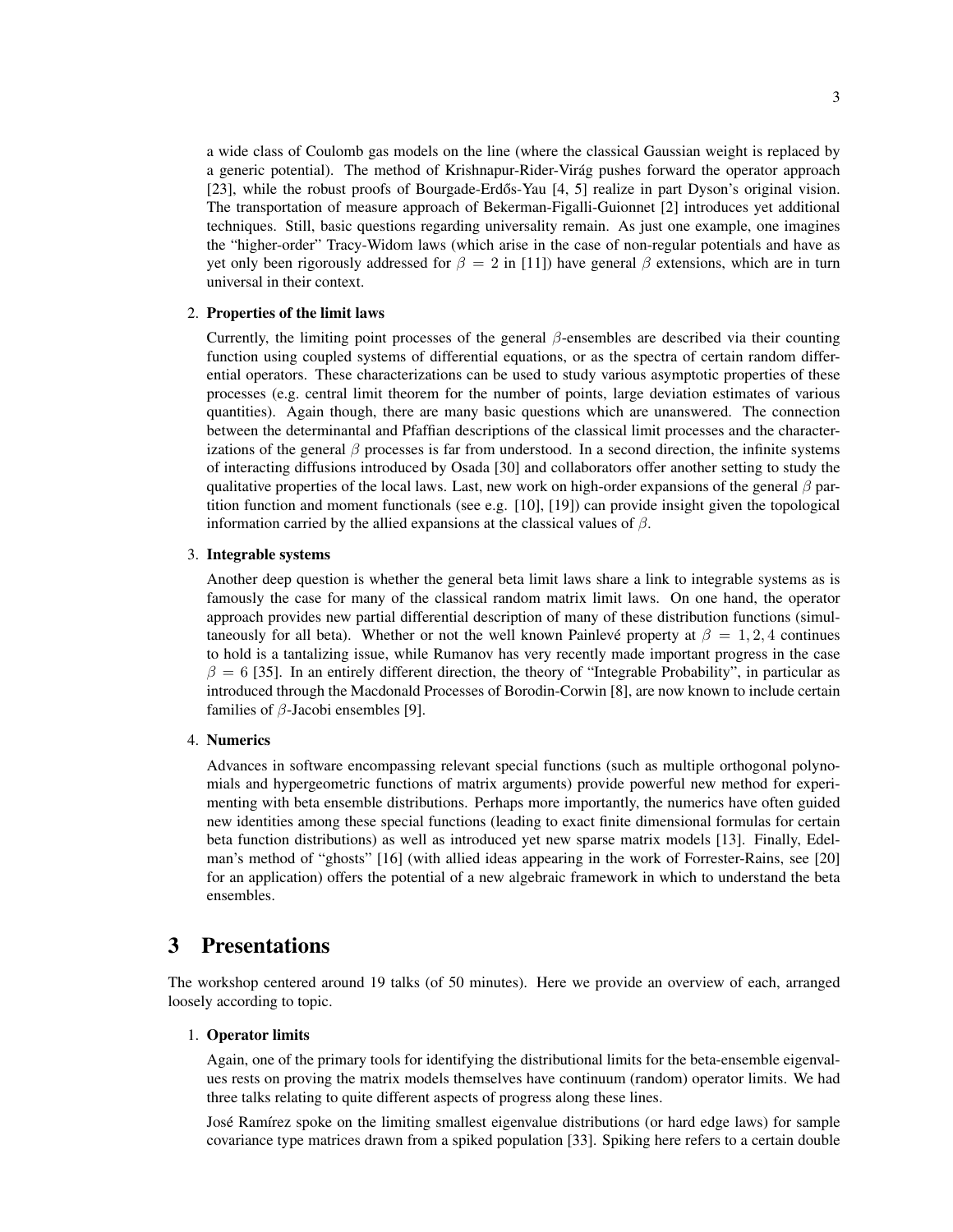scaling limit in which a fixed number of the coordinates of the (diagonal) population matrix tend to zero as the dimension goes to infinity. This complements (and through an additional limit recaptures) the spiked  $\beta$  soft edge laws due to Bloemendal-Virág [6, 7]. The hard edge limit laws are described in terms of a random integral operators, and partial differential equations satisfied by the corresponding distribution functions are derived as corollaries.

Igor Rumanov's talk showed how these partial differential equations can be used to give a Painlevé representation for the Tracy-Widom laws at  $\beta = 6$ , producing the first result of this kind for a  $\beta$  value which is not 1, 2 or 4.

Bálint Virág described recent results with Benedek Valkó on the Sine $_\beta$  operator, a first order vectorvalued self-adjoint differential operator with spectrum given by the  $Sine_\beta$  process, the bulk limit of the Gaussian  $\beta$ -ensembles. This work also provides a natural proof for the equivalence of the previous different-looking descriptions of the bulk limit through the Brownian carousel of Valkó-Virág and the diffusion type process discovered by Kilip-Stociu in the context of beta generalizations of unitary matrices. As an important side note, the resulting paper [38] was completed and posted on the ArXiv during the workshop.

#### 2. Log-correlated fields

Over the last several years there has been considerable interest in the properties of log-correlated random fields (the Gaussian Free Field and the Branching Random Walk providing two prime example), and in particular on the limiting distribution of the maximum which is supposed to have certain universal features. An important conjecture of Fyodorov and Simm is that the characteristic polynomial of various random matrix ensembles falls into this universality class.

Both Elliot Paquette and Joseph Najnudel reported on progress on this conjecture, Paquette for the Gaussian Unitary Ensemble ( $\beta = 2$ ) and Najnudel for the general beta circular ensembles.

Christian Webb discussed a Stein's method approach to a central limit theorem for linear statistics of the beta circular ensembles [39].

#### 3.  $\beta$  ensembles in higher dimensions

While most of the progress thus far has focussed on  $\beta$  ensembles on the line (and their corresponding matrix models), it is natural to consider particle systems in two or higher dimensions with logarithmic (or similar) interaction. This is particularly relevant in dimension two in which case the ensemble is an honest Coulomb gas.

Thomas Leblé gave an overview of recent results  $([25, 26])$  on large deviation principles of spatially averaged logarithmic and Riesz gases - a detailed asymptotics of the partition function being one approach to fluctuation results for linear statistics which is completely open in this context.

Miika Nikula discussed an approach to rigidity estimates and local limit laws for 2-dimensional models using what is commonly referred to as the loop equations. This work has subsequently appeared in print [3].

### 4. Sine $<sub>β</sub>$  process</sub>

A major success of the operator (or diffusion) limit approach in random matrix theory is that it provides a tool to understand the qualitative features of the limiting spectral point processes. Laure Dumaz showed how the diffusion connected to the Brownian carousel can be used to prove that the high temperature ( $\beta \to 0$ ) limit of the bulk  $\beta$  process is a homogeneous Poisson process. Diane Holcomb gave an overview of asymptotic results on low probability events (such as overcrowding of eigenvalues) connected to the Sine $_\beta$  process.

In a different direction, Fumihiko Nakano showed how one can obtain the Sine<sub>β</sub> as the scaling limit of the spectrum of certain Schrödinger operators, and how this leads to another proof of the equivalence of the limit of the circular  $\beta$ -ensembles and the Sine $\beta$ .

### 5. Numerics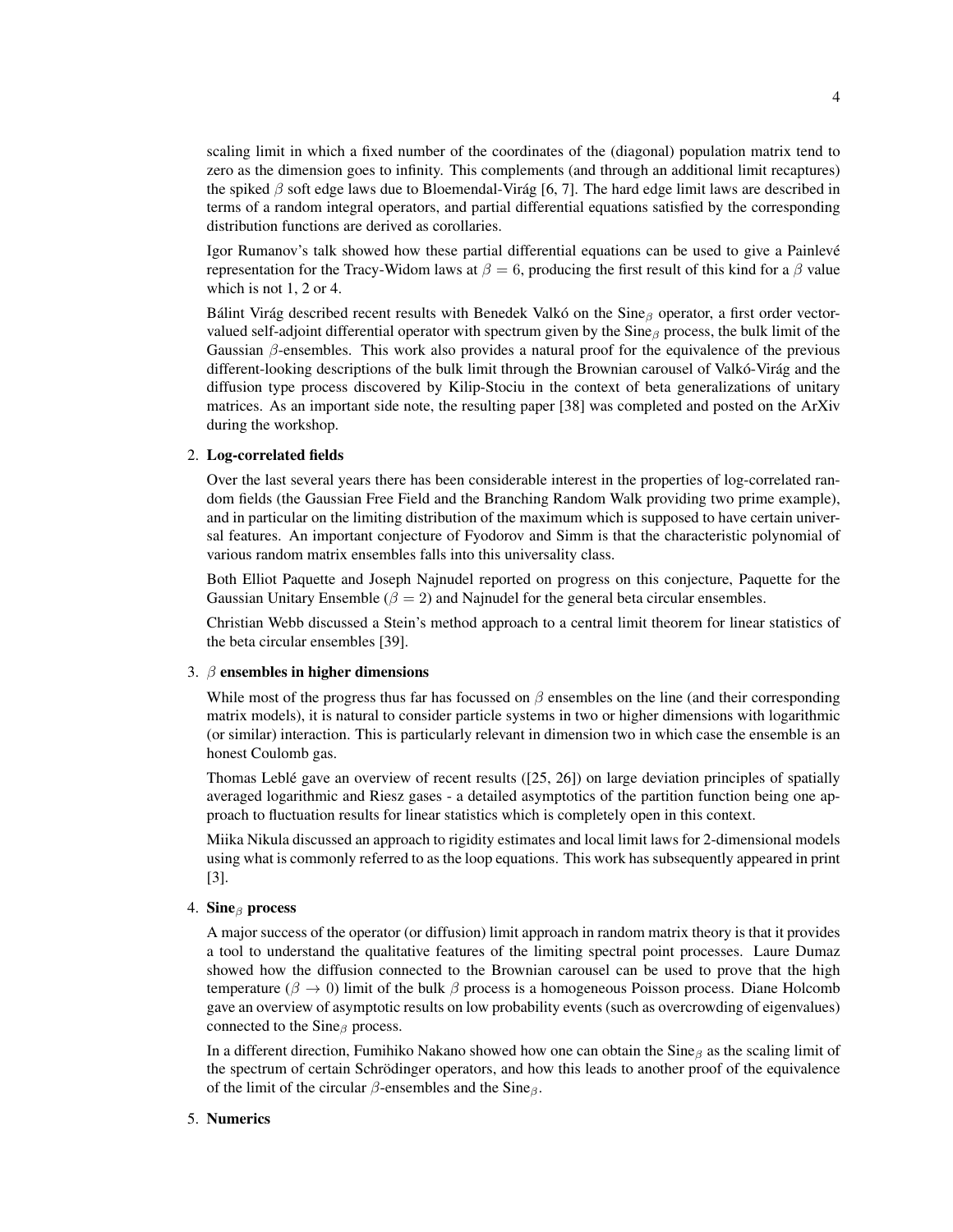Numerical analysis has long been a motivating source of random matrix theory. Indeed, the tridiagonal models of Dumitriu and Edelman are tied to the well known Householder transformations.

In the opening talk of the workshop Alan Edelman revisited these now classical beta ensembles but through his idea of "ghosts". Ghosts offer the possibility of full matrix models for the beta ensembles. While not rigorously defined, Edelman demonstrated their effectiveness in computations.

Dumitriu meanwhile discussed the importance of the extreme eigenvalues of the beta Jacobi ensembles in various numerical applications, and also presented certain closed formulas for their distributions at finite dimension.

In a different direction, Govind Menon gave an overview on recent empirical studies [12] which suggest universality in the convergence times of various standard algorithms to compute eigenvalues. The beta ensembles provide important test cases in this work.

### 6. Integrable systems

From the solvability of the unitary, orthogonal and symplectic ensembles to the appearance of the Painlevé functions in the limiting gap probabilities, there are intimate connections between random matrix theory and integrable systems.

Alex Moll spoke about a law of large numbers and central limit theorem for the profile of partitions under Jack measures. The analysis rests on a connection to the quantum Benjamin-Ono equation [29].

Karol Kozlowski discussed a Bethe Ansatz approach to the XXZ spin chain which has correlation functions that bare structural similarities to those of  $\beta$  ensembles.

### 7. Dynamics, generalizations, and large deviations

As mentioned above, one of the most basic tools in random matrix theory is Dyson's Brownian motion: the eigenvalues of a Hermitian random matrix of independent Brownian motions form their own diffusion. While we do not have a stochastic matrix model for all beta (see the open problems below), one can write down a stochastic differential equation (with interaction) that has the correct eigenvalue law (as its stationary measure). Hirofumi Osada gave an overview of the theory required to construct these diffusions for infinitely many particles (eigenvalues).

Moving away from the exact set up of the beta ensembles it is of interest to consider particle systems whose pairwise interaction is only "locally" coulombic. Starting with his thesis work (see [21]), Martin Venker has been one of the main researchers considering these questions. His talk summarized the current state of the art.

Rounding out the talks, Alain Rouault showed how various sum rules (or "trace formulas") from the theory of orthogonal polynomials can be derived via large deviations estimates on standard beta ensembles.

# 4 Open problems

The workshop featured an open problem session Wednesday evening. All participants were invited to present a problem or topic for discussion. At the end of the of the session we also reviewed some the questions that were posed in the 2009 AIM workshop *Brownian Motion and Random Matrices* (and can be found at *http://www.aimath.org/WWN/brownianrmt/brownianrmt.pdf*) on which there has been notable progress. The following is a sample of the open problems discussed.

- 1. M. Katori: Is there a stochastic (dynamic) version of the β-ghosts introduced by Edelman? Said differently, is it possible to generate a stochastic differential equation on tridiagonals whose fixed time marginals reproduce matrix models of Dumitriu and Edelman for say the  $\beta$  Hermite ensembles? This would in principle allow for a beta generalization of the important Airy process.
- 2. P. Koev: What algebraic properties should a "β-orthogonal matrix" satisfy? Granted that there is an honest object behind Edelman's ghosts, one imagines this can be diagonalized via conjugation by what could be viewed as a beta generalization of an orthogonal transformation. Can these  $\beta$ -orthogonal matrices be characterized in some independent way?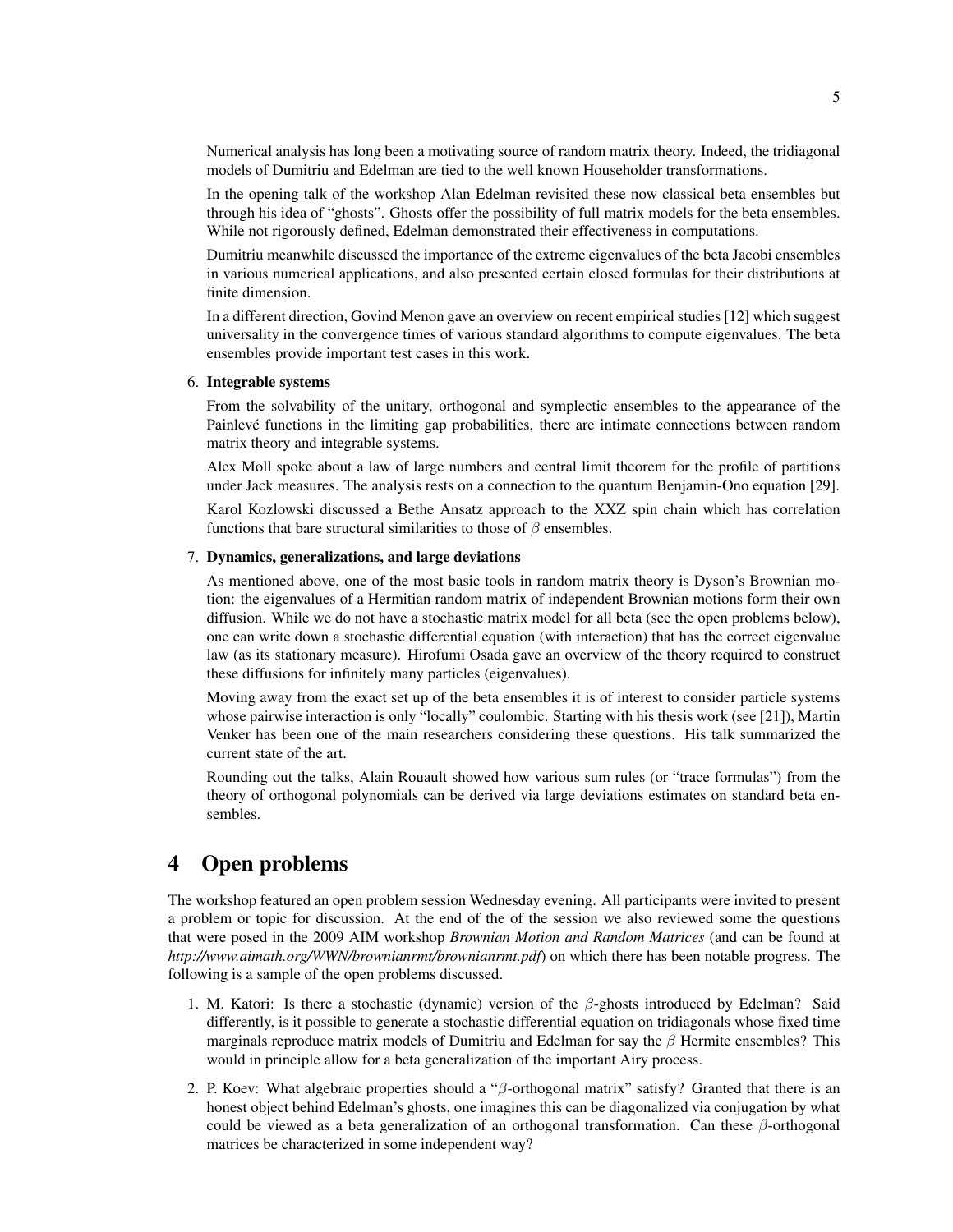3. B. Virág: Consider the infinite version of the tridiagonal representation of the Gaussian  $\beta$ -ensemble and its spectral measure. Is the spectral measure absolutely continuous with respect to the Gaussian Chaos with the same dimension? (The Haussdorff dimension is expected to be  $(1-\frac{2}{\beta})_+$ .) The spectral measure can be obtained as the limit of random measures with densities  $\frac{1}{p_k(x)^2 + p_{k-1}(x)^2}$  where  $p_k$  is the  $k^{th}$  orthogonal polynomial corresponding to the random three-term recursion determined by the entries of the tridiagonal matrix.

J. Najnudel: one can ask the same question for the circular  $\beta$ -ensemble and Verblunsky coefficients.

The presumed connection to the Gaussian chaos is a natural and deep question, and was already raised at the 2009 AIM meeting.

- 4. T. Leblé: What is the phase diagram of the Sine  $_\beta$  process? It is known that as  $\beta \to 0$  the process converges to a homogeneous Poisson process while as  $\beta \to \infty$  the process converges to the clock (or picket fence) process. Is there a phase transition for certain observables as  $\beta$  changes? A natural quantity to study would be the two-point correlation function.
- 5. I. Rumanov: Are there Painlevé representations for all Tracy-Widom( $\beta$ )? Rumanov's progress on  $\beta = 6$  is connected to an appropriate ansatz for the solution of the Lax pair of associated Quantum Painlevé II equation. The basic structure of this ansatz naturally extends to even integer values of beta. While pushing this idea forward remains a challenge, for other values of beta we still do not have a starting point for the analysis.

# 5 Conclusion

In all the workshop was a great success. The breadth of the lectures and open problems indicates a range of current activities with many questions remaining to be explored. We hope to establish regularly held workshops in the area.

# References

- [1] Anderson, G., Guionnet, A., Zeitouni, O. *Introduction to random matrices.* Cambridge University Press, 2009
- [2] Bekerman, F., Figalli, A., Guionnet, A. Transport maps for β-matrix models and universality. *Comm. Math. Physics* 338 (2015), 589–619.
- [3] Bauerschmidt, R., Bourgade, P., Nikula, M., Yau, H-T. Local density for two-dimensional onecomponent plasma. *Preprint, arXiv:1510.02074*
- [4] Bourgade, P., Erdős, L., Yau, H.T. Universality of general β-ensembles. *Duke. Math. J.* **163** (2014), 1127–1190.
- [5] Bourgade, P., Erdős, L., Yau, H.T. Edge universality of beta ensembles. *Comm. Math. Phys.* 332 (2014), 261–353.
- [6] Bloemendal, A., Virág, B. Limits of spiked random matrices I. *Prob. Theory Rel. Fields* 156 (2013), 795–825.
- [7] Bloemendal, A., Virág, B. Limits of spiked random matrices I. To appear, Ann. Probab.
- [8] Borodin, A., Corwin, I. Macdonald processes. *Probab. Theory. Rel. Fields* 158 (2014), 225-400.
- [9] Borodin, A., Gorin, V. General beta Jacobi corners process and the Gaussian free field. *Comm. Pure Appl. Math.* 68, 1774–1844.
- [10] Borot, G., Guionnet, A., Kozlowski, K. Large-N asymptotic expansion for mean field models with Coulomb gas interaction *IMRN* 2015 (2015), 10451–10524.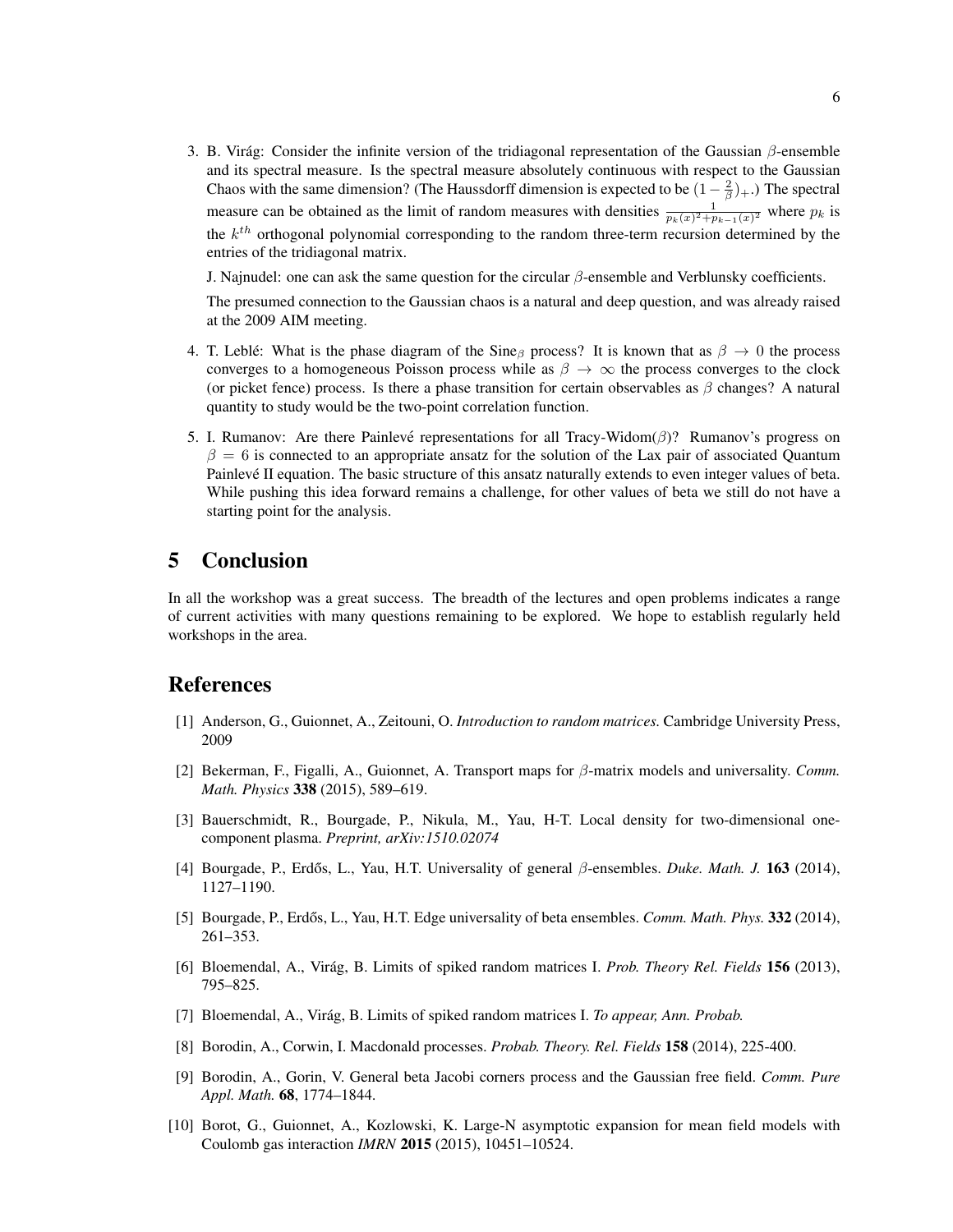- [11] CLAEYS, T., ITS, A., KRASOVSKY, I. Higher order analogues of the Tracy-Widom distribution and the Painlevé II hierarchy. *Comm. Pure Appl. Math.* 63 (2010) 362-412.
- [12] Deift, P., Menon, G., Olver, S., Trogdon, T. Universality in Numerical Computations with Random Data. Case Studies. *Preprint, arXiv:1407.3829*
- [13] Dubbs, A., Edelman, A., Koev, P., Venkaramana, P. The beta-Wishart ensemble *J. Math. Phys.* 54 (2013).
- [14] Dumaz, L., Virag, B. The right tail exponent of the Tracy-Widom-beta distribution. ´ *Ann. de l'Institut Henri Poincare´* 49 (2013), 915-933.
- [15] Dumitriu, I., Edelman, A. Matrix models for beta ensembles. *J. Math. Phys.* 43 (2002), 5830–5847.
- [16] Edelman, A. The random matrix technique of ghosts and shadows. *Markov Proc. Rel. Fields* 16 (2010), 783–790.
- [17] Edelman, A., Sutton, B. From random matrices to stochastic operators. *J. Stat. Phys.* 127 (2007), 1121– 1165.
- [18] Forrester, P.J. *Log-gases and random matrices*. Princeton University Press, Princeton-Oxford, 2010.
- [19] Forrester, P.J., Witte, N.S. Moments of the Gaussian  $\beta$  ensembles and the large N expansion of the densities. *J. Math. Phys.* 55, 083302 (2014).
- [20] Forrester, P.J. Probability densities and distributions for spiked and general variance Wishart βensembles. *RMTA* 2, 1350011 (2013).
- [21] Götze, F., Venker, M. Local universality of repulsive particle systems and random matrices *Ann. Probab.* 42 (2014), 2207-2242.
- [22] Killip, R., Nenciu, I. Matrix models for circular ensembles. *IMRN* 50 (2004), 2665-2701.
- [23] Krishnapur, M., Rider B., Virág, B. Universality of the Stochastic Airy Operator. *Comm. Pure Appl. Math.* 69 (2016), 145–199.
- [24] Killip, R., Stociu, M. Eigenvalue statistics for CMV matrices: From Poisson to clock via random matrix ensembles. *Duke Math. J.* 146 (2009), 361–399.
- [25] Leblé, T., Serfaty, S. Large Deviation Principle for Empirical Fields of Log and Riesz Gases. *Preprint*, *arXiv:1502.02970.*
- [26] Leble, T. Logarithmic, Coulomb and Riesz energy of point processes. ´ *Preprint, arXiv:1509.05253.*
- [27] Ledoux, M., Rider, B. Small deviations for beta ensembles. *Elect. J. Probab.* 15 (2010), 1319–1343.
- [28] M. L. Mehta. *Random matrices*, volume 142 of *Pure and Applied Mathematics (Amsterdam)*. Elsevier/Academic Press, Amsterdam, third edition, 2004.
- [29] Moll, A. Random Partitions and the Quantum Benjamin-Ono Hierarchy *Preprint, arXiv:1508.03063*
- [30] Osada, H. Interacting Brownian motions in infinite dimensions with logarithmic interaction potentials. *Ann. Probab.* 41 (2013), 1–49.
- [31] Quastel, J. Introduction to KPZ. *Current developments in mathematics, 2011*, 125-194. Int. Press, Somerville, MA, 2012.
- [32] Ramírez, J., Rider, B. Diffusion at the random matrix hard edge. *Comm. Math. Phys.* **288** (2009), 887– 906.
- [33] Ramírez, J., Rider, B. Spiking the random matrix hard edge. *To appear, PTRF (arXiv:1506.04988)*.